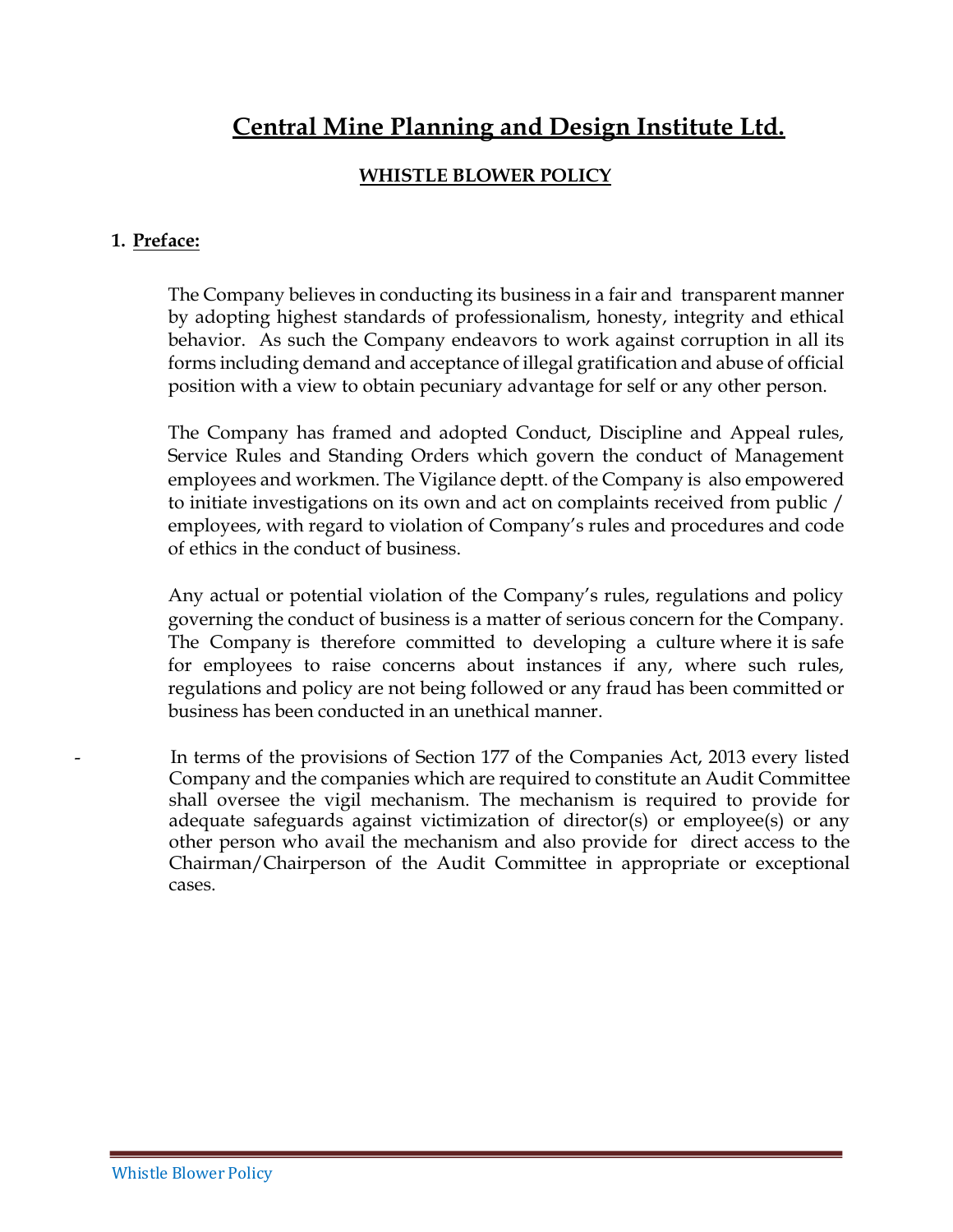## **2. Objective**

The objective of Whistle Blower Policy is to build and strengthen a cultureof transparency and trust in the organization and to provide employees with a framework / procedure for responsible and secure reporting of improper activities (whistle blowing) within the company and to protect employees wishing to raise a concern about improper activity / serious irregularities within the Company.

The policy does not absolve employees from their duty of confidentiality in the course of their work. It is also not a route for taking up personal grievances.

#### **3. Definitions:**

- (i) **"Company"** means Central Mine Planning and Design Institute Limited .
- (ii) **"Audit Committee"** means the Audit Committee constituted by the Board of Directors of the Company in accordance with Regulation 18 of the Listing Regulations and Section 177of the Companies Act, 2013.
- (iii) **"Competent Authority"** means the Chairman & Managing Director ofthe Company and will include any person(s) to whom he may delegate any of his powers as the Competent Authority under this policy from time to time. In case the subject person is Chairman & Managing Director, then Chairman/Chairperson, Audit Committee will be the Competent Authority.
- (iv) **"Employee"** means every employee whose name appears on rolls of the company (whether working in India or abroad) including the functional Directors of the Company.
- (v) **"Improper Activity"** means any activity by an employee of the Company that is undertaken in performance of his or her official duty, whether or not that act is within the scope of his or her employment, and that is in violation of any law or the rules of conduct applicable to the employee, including but not limited to abuse of authority, breach of contract, manipulation of company data, pilferage of confidential / proprietary information, criminal offence, corruption, bribery, theft, conversion or misuse of the Company's property, fraudulent claim, fraud or willful omission to perform the duty, or that is economically wasteful or involving gross misconduct, incompetence or gross inefficiency and any other unethical biased favoured or imprudent act including sexual harassment of women in work place and leakage of UPSI.

Activities which have no nexus to the working of the Company and are purely of personal nature are specifically excluded from the definition of Improper Activity.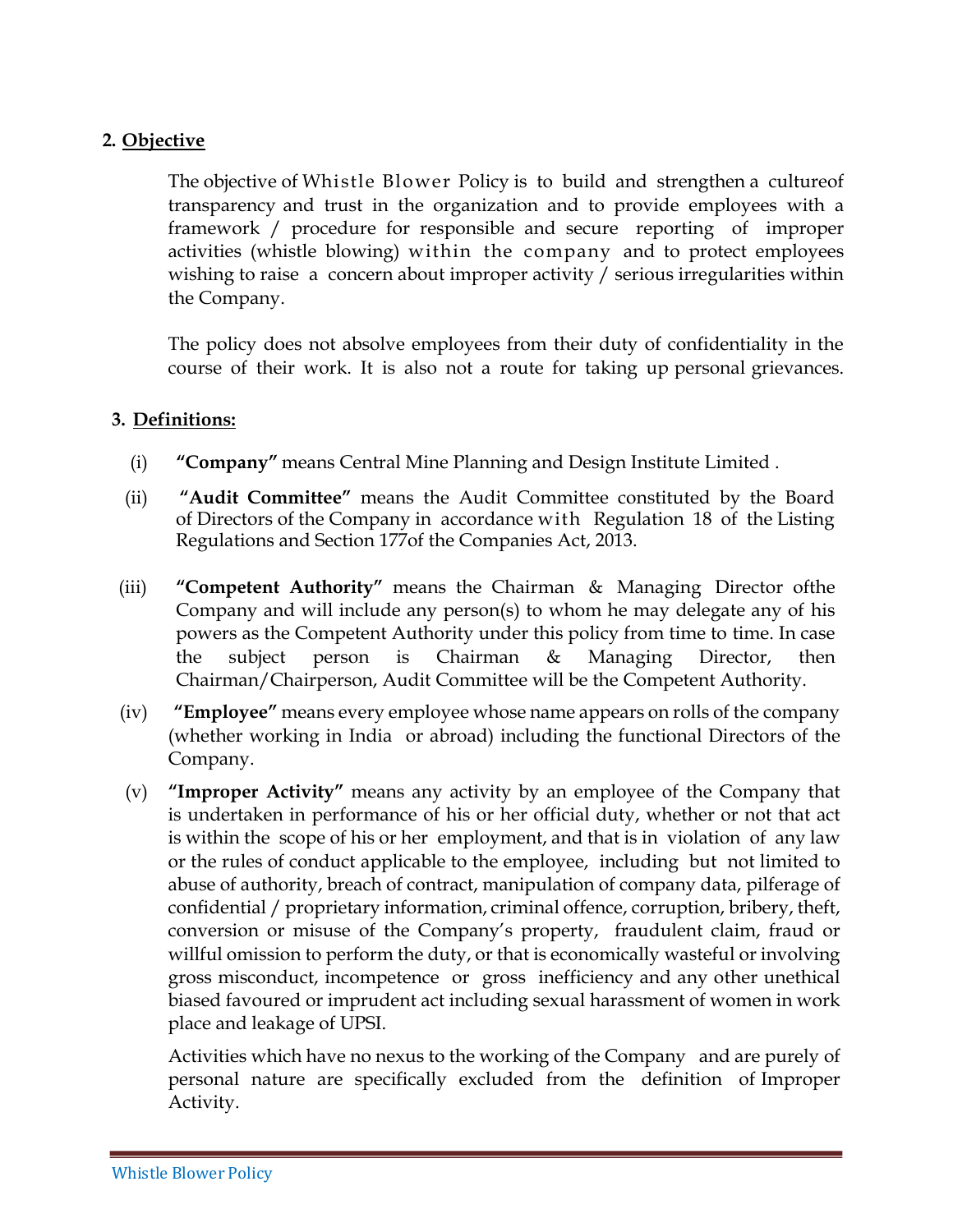- (vi) **"Investigators"** mean those persons authorized, appointed, consulted or approached by the Chairman & Managing Director / Competent Authority in connection with conducting investigation into a protected disclosure and includes the Auditors of the Company.
- (vii) **"Protected Disclosure"** means any communication made in good faith that discloses or demonstrates information that may evidence unethical or "Improper Activity".
- (viii) **"Service Rules"** means the Conduct, Discipline and Appeal rules and the applicable Standing Orders, as the case may be.
	- (ix) **"Subject"** means an employee against or in relation to whom a Protected Disclosure has been made or evidence gathered during the course of an investigation.
	- (x) **"Whistle Blower"** means an Employee making a Protected Disclosure under this policy.

#### **4. Eligibility:**

All employees of the Company are eligible to make "Protected Disclosures".

#### **5. Guiding Principles:**

- (i) Protected disclosures are acted upon in a time bound manner.
- (ii) Complete confidentiality of the Whistle Blower is maintained
- (iii) The Whistle Blower and / or the person(s) processing theProtected Disclosure are not subjected to victimization.
- (iv) Evidence of the Protected Disclosure is not concealed and appropriate action including disciplinary action is taken in case of attempts to concealor destroy evidence.
- (v) Subject of the Protected Disclosure i.e person against or in relation to whoma protected disclosure has been made, is provided an opportunity of being heard.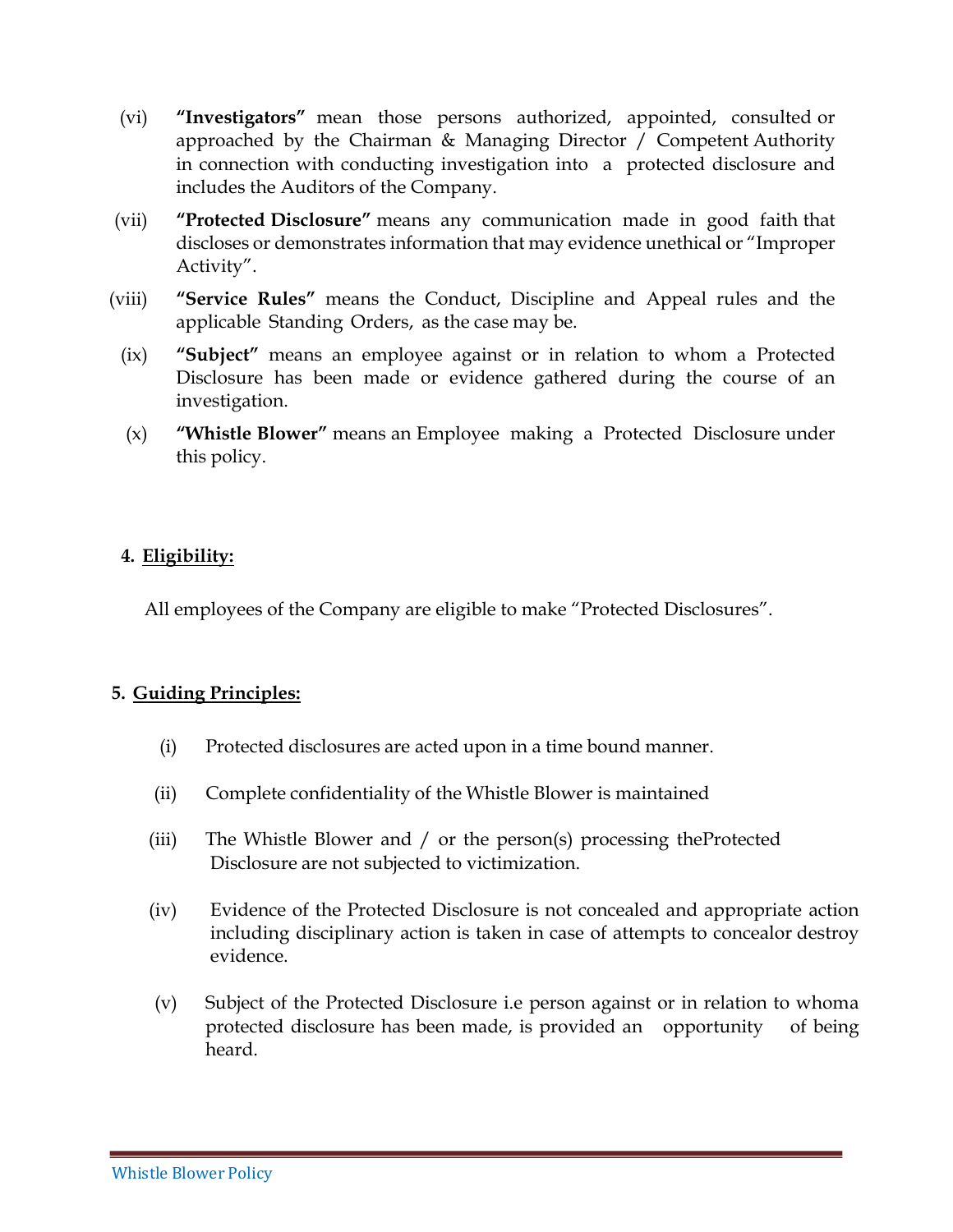#### **6. Whistle Blower – Role & Disqualifications:**

## **(A) Role**

- (i) The Whistle Blower's role is that of a reporting party with reliable information.
- (ii) The Whistle Blower is not required or expected to conduct any investigations on his own.
- (iii) The Whistle Blower does not have any right to participate in investigations.
- (iv) Protected Disclosure will be appropriately dealt with by the Competent Authority.
- (v) The Whistle Blower shall have a right to be informed of the disposition of his disclosure except for overriding legal or other reasons on his written request.

Director(T/CRD), CMPDI has been appointed as Whistle Blower Officer.

(vi) Access to the Chairman/Chairperson of the audit committee The Whistle Blower shall have the right to access the Chairman/Chairperson of the Audit Committee directly in exceptional cases and the Chairman/Chairperson of the Audit Committee is authorized to prescribe suitable directions in this regard.

#### **(B) Disqualifications:**

- (i) Genuine Whistle Blowers will be accorded protection from any kind of unfair treatment / victimization. However, any abuse of this protection will warrant disciplinary action against him.
- (ii) Whistle Blowers, who make any Protected Disclosures, which have been subsequently found to be motivated or malafide or malicious or frivolous, baseless or reported otherwise than in good faith, will be liable for disciplinary action as per the applicable Service Rules.
- (iii) Whistle Blowers, who make three Protected Disclosures, which have been subsequently found to be malafide, frivolous, baseless, malicious or reported otherwise than in good faith, will be disqualified from reporting further Protected Disclosure under this policy.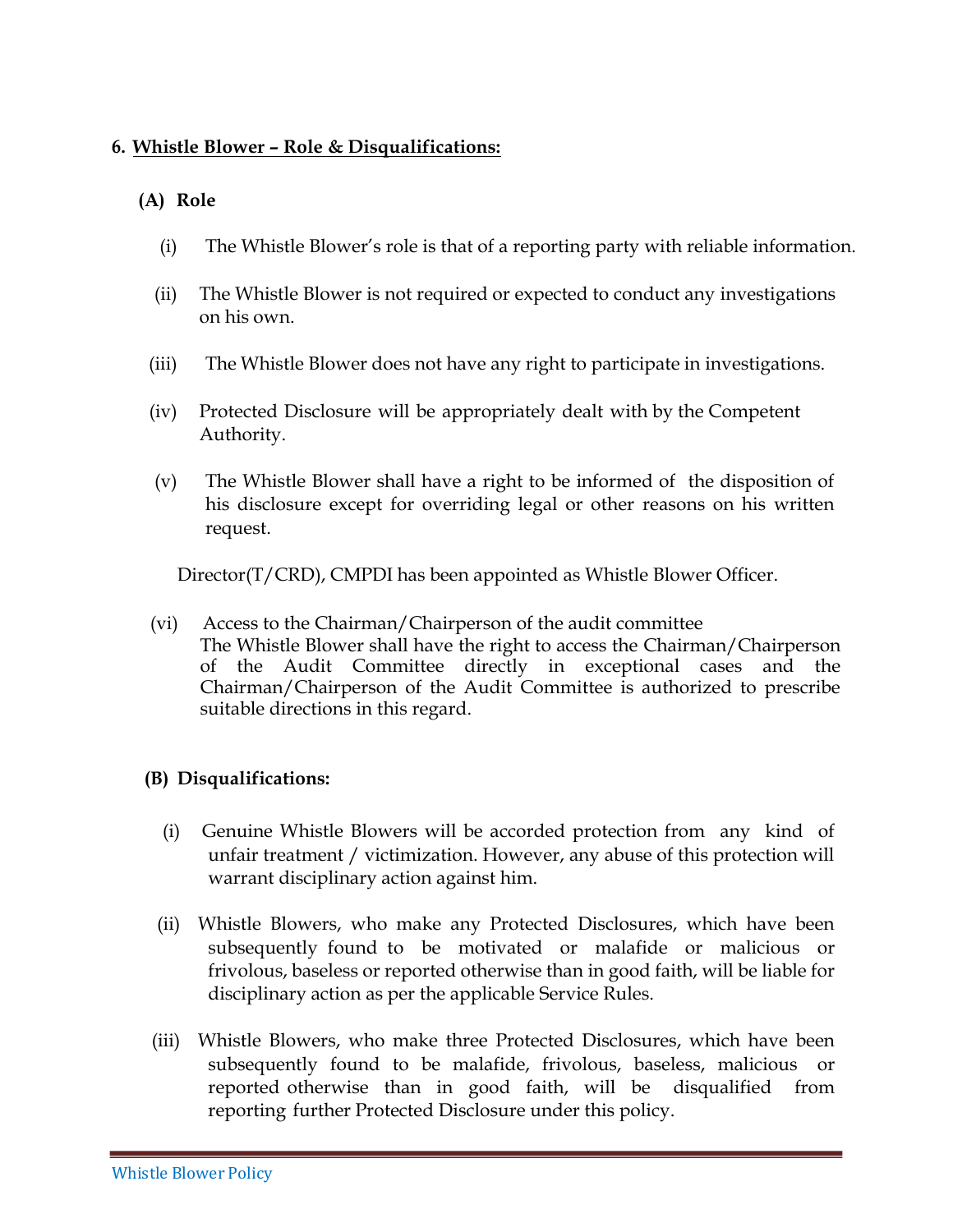## **7. Procedures - Essentials and handling of Protected Disclosure:**

- (i) The Protected Disclosure / Complaint should be attached to a letter bearing the identity of the whistle blower / complainant i.e. his/her Name, Employee Number and Location, and should be submit ted in a closed / secured/ sealed envelope addressed to the Competent Authority which should be **super scribed** "**Protected Disclosure**". (If the envelope is not super scribed and closed / sealed / secured, it will not be possible to provide protection to the whistle blower as specified under this policy).
- (ii) If the Whistle Blower believes that there is a conflict of interest between the Competent Authority and the whistle blower, he may send his protected disclosure directly to the Chairman/Chairperson, Audit Committee of the Board of Directors of the Company c/o the Company Secretary.
- (iii) Anonymous or pseudonymous protected disclosure shall not be entertained.
- (iv) Protected Disclosure should either be typed or written in legible hand writingin English, Hindi or Regional language of the place of employment of the whistle blower and should provide a clear understanding of the Improper Activity involved or issue / concern raised.
- (v) Protected Disclosures should be factual and not speculative or in the nature of a conclusion, and should contain as much specific information as possible to allow for proper assessment of the nature and extent of the concern and shouldkeep in investigation.
- (vi) Investigations into any improper activity which is the subject matter of an inquiry or order under the Public Servants' Inquiries Act, 1850 or under the Commissions of Inquiry Act, 1952 will not come under the purview of this policy.

#### **8. Investigations and Role of Investigators:**

On receipt of Protected Disclosure, the Competent Authority shall detach the covering letter and verify / confirm the authenticity of the Whistle Blower. On receipt of confirmation, the protected disclosure may be forwarded to the investigators for investigation.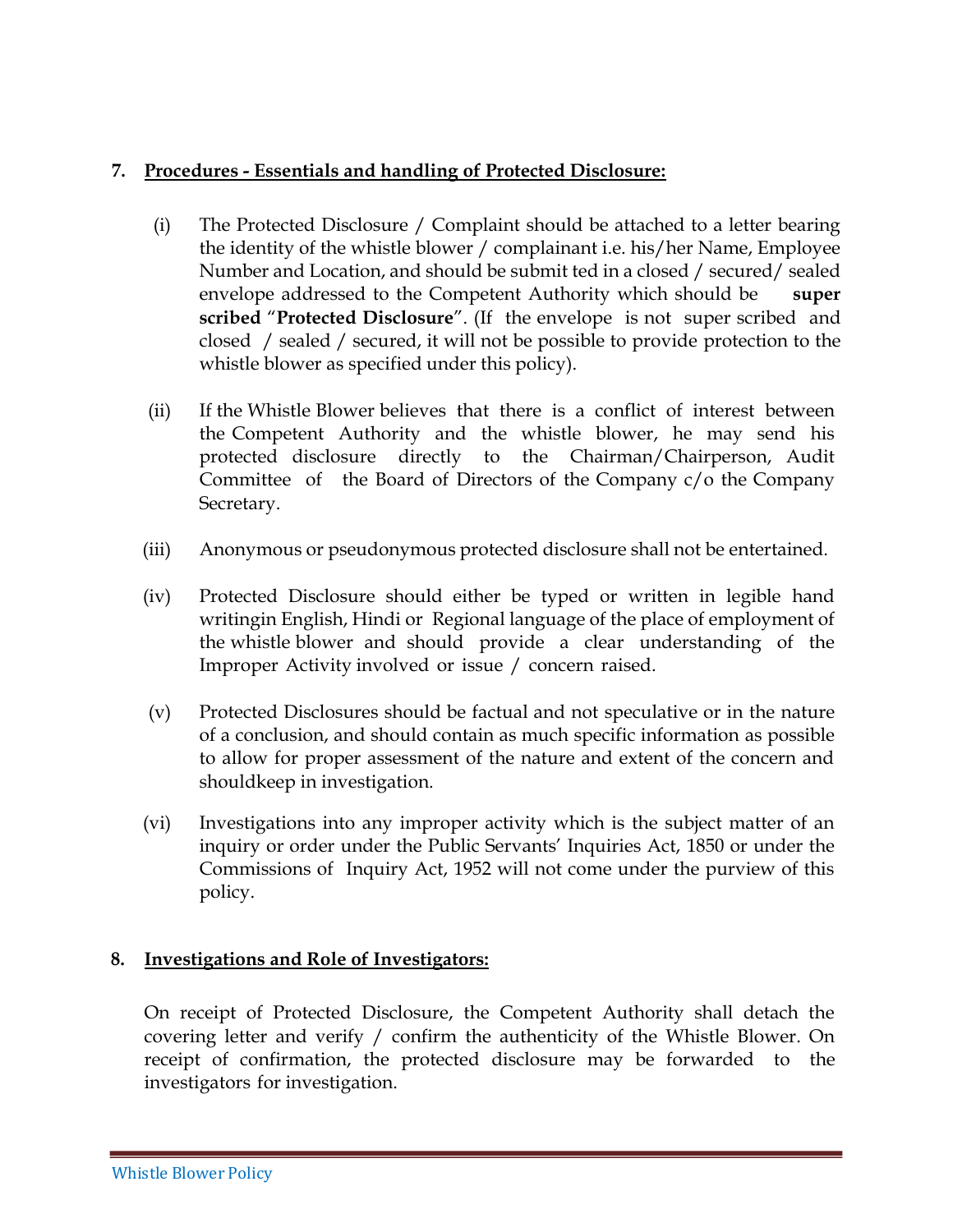#### (A) Investigation

- (i) Investigations will be launched only after a preliminary review by the Competent Authority which establishes that;
	- (a) The alleged act constitutes an improper or unethical activity or conduct, and
	- (b) The allegation is supported by information specific enough to be investigated or in cases where the allegation is not supported by specificinformation but it is felt that the concerned matter deserves investigation.
- (ii) If the Competent Authority determines that an investigation is not warranted, reason(s) for such determination shall be recorded in writing.
- (iii) If the Competent Authority is prima facie satisfied that the Protected Disclosure warrants investigation of the alleged improper activity, Competent Authority will direct appropriate investigating machinery of the Company to investigate the matter.
- (iv) The decision to conduct an investigation taken by the Competent Authority isby itself not to be construed as an accusation and is to be treated as a neutralfact- finding process.
- (v) The identity of a Subject and the Whistle Blower will be kept confidential to the extent possible given the legitimate needs of law and the investigation.
- (vi) Subjects will normally be informed of the allegations at the outset of a formal investigation and will be given opportunities for providing their inputs during the investigation.
- (vii) Subjects shall have a duty to co-operate with the Competent Authority or any of the Investigators during investigation to the extent that such co-operation will not compromise self-incrimination protections available under the applicable laws.
- (viii) Subjects have a responsibility not to interfere with the investigation. Evidence shall not be withheld, destroyed or tampered with, and witnesses shall not be influenced, coached, threatened or intimidated by the Subjects.
	- (ix) Unless there are compelling reasons not to do so, Subjects will be given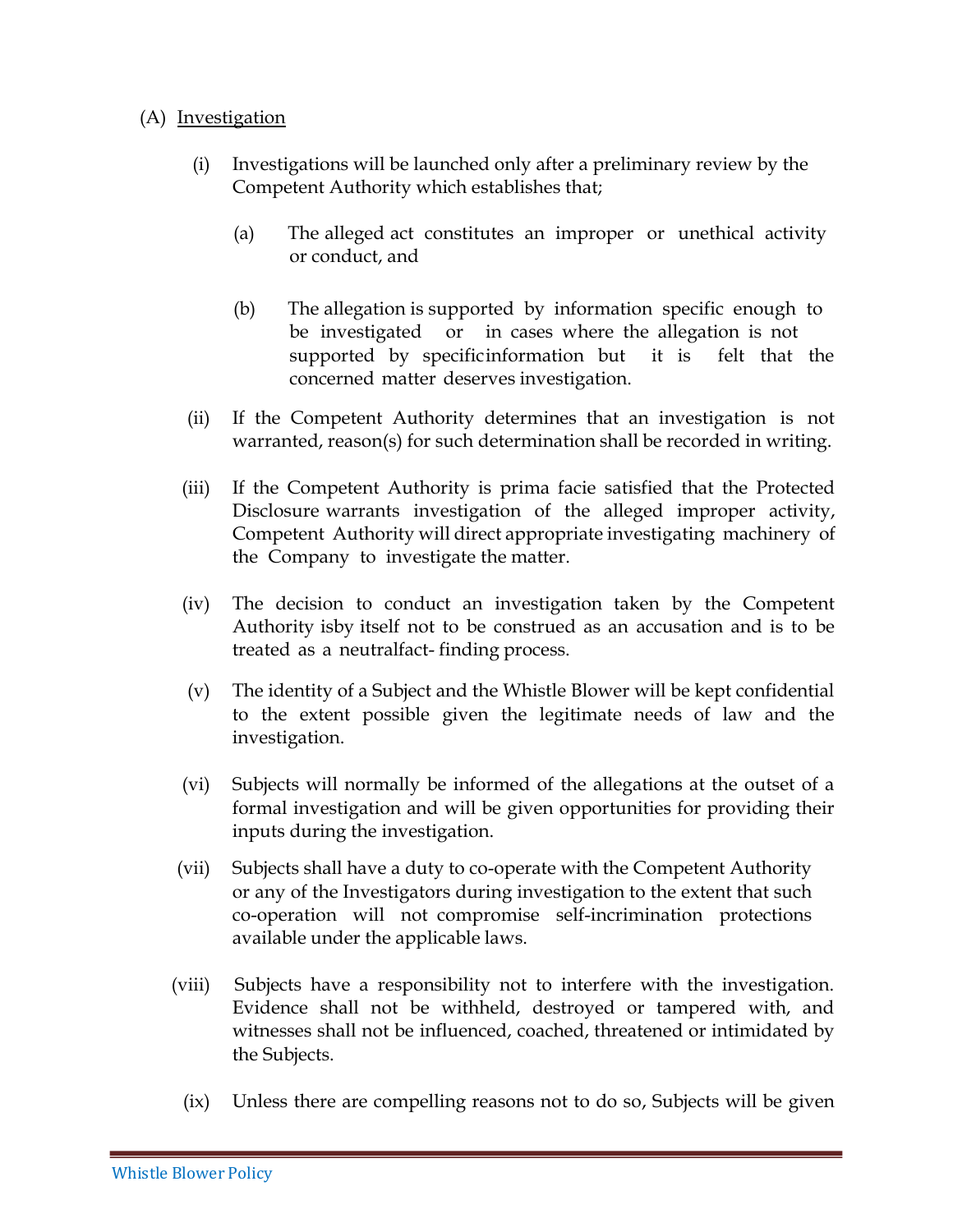the opportunity to respond to material findings contained in an investigation report.No allegation of wrongdoing against a Subject shall be considered as maintainable unless there is good evidence in support of the allegation.

- (x) Subjects have a right to be informed of the outcome of the investigation.
- (xi) The investigation shall be completed normally within 45 days of the date ofreceipt of the protected disclosure or such extended period as the Competent Authority may permit for reasons to be recorded.
- (B) <u>Role of Investigators:</u>
	- (i) Investigators are required to conduct a process towards fact-finding and analysis. Investigators shall derive their authority from Audit Committee / Competent Authority when acting within the course and scope of their investigation.
	- (ii) All Investigators shall perform their role in an independent and unbiased manner. Investigators have a duty of fairness, objectivity, thoroughness, ethical behaviorand observance of professional standards.

#### **9. Protection:**

- (i) The identity of the Whistle Blower shall be kept confidential.
- (ii) No unfair treatment will be meted out to a Whistle Blower by virtue of his/herhaving reported a Protected Disclosure under this Policy.
- (iii) Complete protection, will be given to Whistle Blowers against any unfair practicelike retaliation, threat or intimidation of termination / suspension of service,disciplinary action, transfer, demotion, refusal of promotion, or the like includingany direct or indirect use of authority to obstruct the Whistle Blower's right to continue to perform his duties / functions including making further Protected Disclosure.
- (iv) If the Whistle Blower is required to give evidence in criminal or disciplinary proceedings, arrangements will be made for the Whistle Blower to receive advice about the procedure. Expenses incurred by the Whistle Blower in connection with the above, towards travel etc. will be reimbursed as per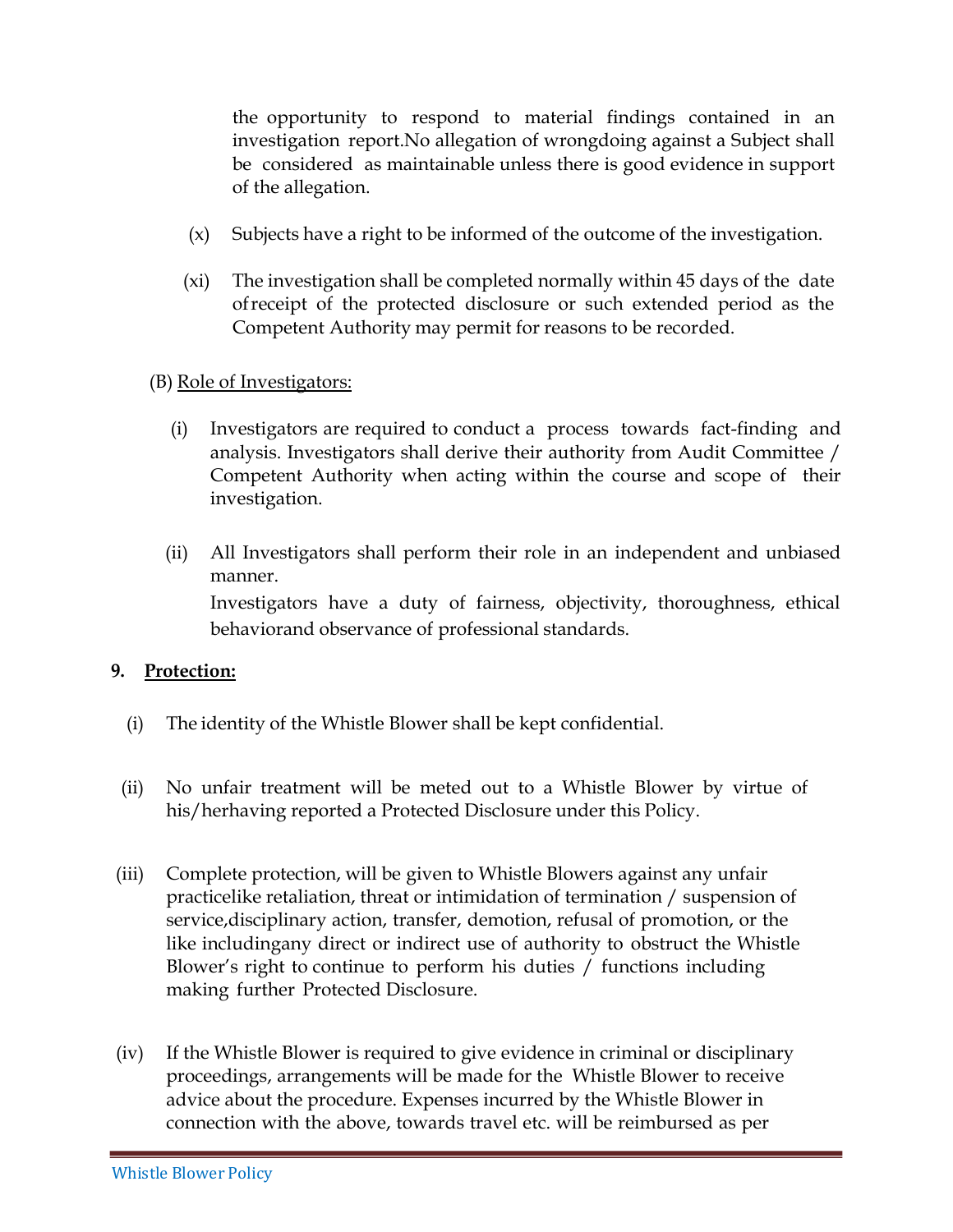normalentitlements.

- (v) A Whistle Blower may report any violation of the above clause to the Competent Authority who shall investigate into the same and take corrective action as may be required.
- (vi) Any other Employee assisting in the said investigation shall also be protected to the same extent as the Whistle Blower.

# **10. Action:**

- (i) If the Competent Authority is of the opinion that the investigation discloses the existence of improper activity which is an offence punishable in law, the Competent Authority may direct the concerned authority to take disciplinary action under the provision of applicable Service Rules and / or initiate action under applicable statutory provisions.
- (ii) If the Competent Authority is of the opinion that the investigation discloses the existence of improper activity which warrants disciplinary action against the subject employee(s), the Competent Authority shall report the matter to the concerned Disciplinary Authority for appropriate disciplinary action.
- (iii) If the Competent Authority is satisfied that the protected disclosure is false, motivated or vexatious, the Competent Authority may report the matterto the concerned Disciplinary Authority for appropriate disciplinary action against the whistle blower.
- (iv) The Competent Authority shall take such other remedial action as deemed fit to remedy the improper activity mentioned in the protected disclosure or to prevent the re-occurrence of such improper activity.
- (v) If the Competent Authority is of opinion that the investigation discloses that no further action on the protected disclosure is warranted, he shall so record in writing.

#### **11. Reporting and Review:**

(i) The Competent Authority shall submit a quarterly report of the protected disclosures, received and of the investigation conducted, and of the action taken report shall be submitted to the Audit Committee of the Board of Directors of the Company.